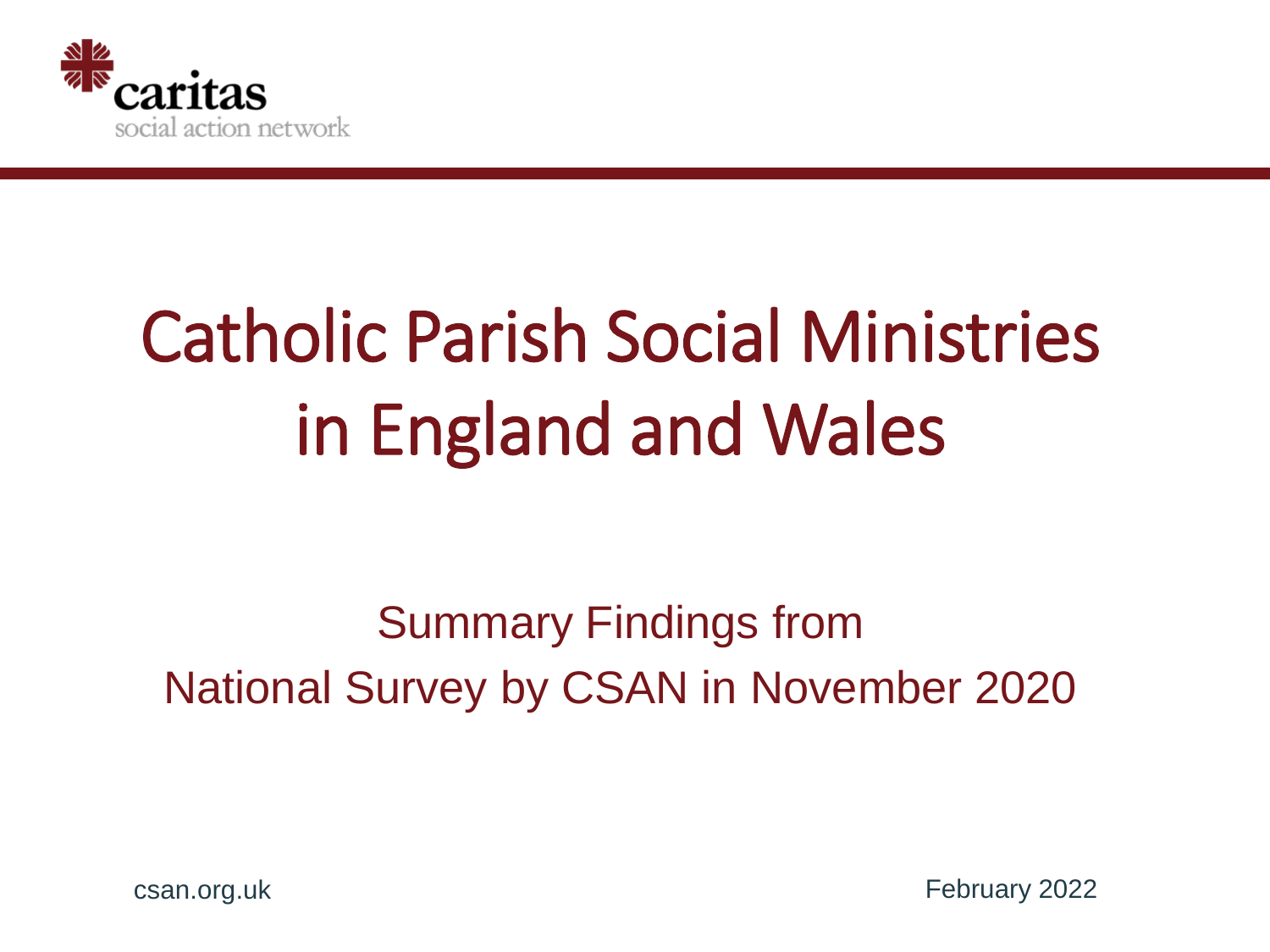CSAN believes this was the first national survey of Catholic parish priests in the dioceses of England and Wales on local socio-economic concerns and on parish social ministries. It was a high level survey and not designed to substitute for each bishop's pastoral planning. It was undertaken during the pandemic in November 2020, with no baseline for comparison.

246 Catholic parishes (12.5%) responded.

The sample allows us to draw some high level conclusions for England and Wales. While there were too few responses from parishes in Wales for separate analysis, these are included where possible in overall findings.

We are grateful to Daniel Mason, independent researcher, for delivering the project.

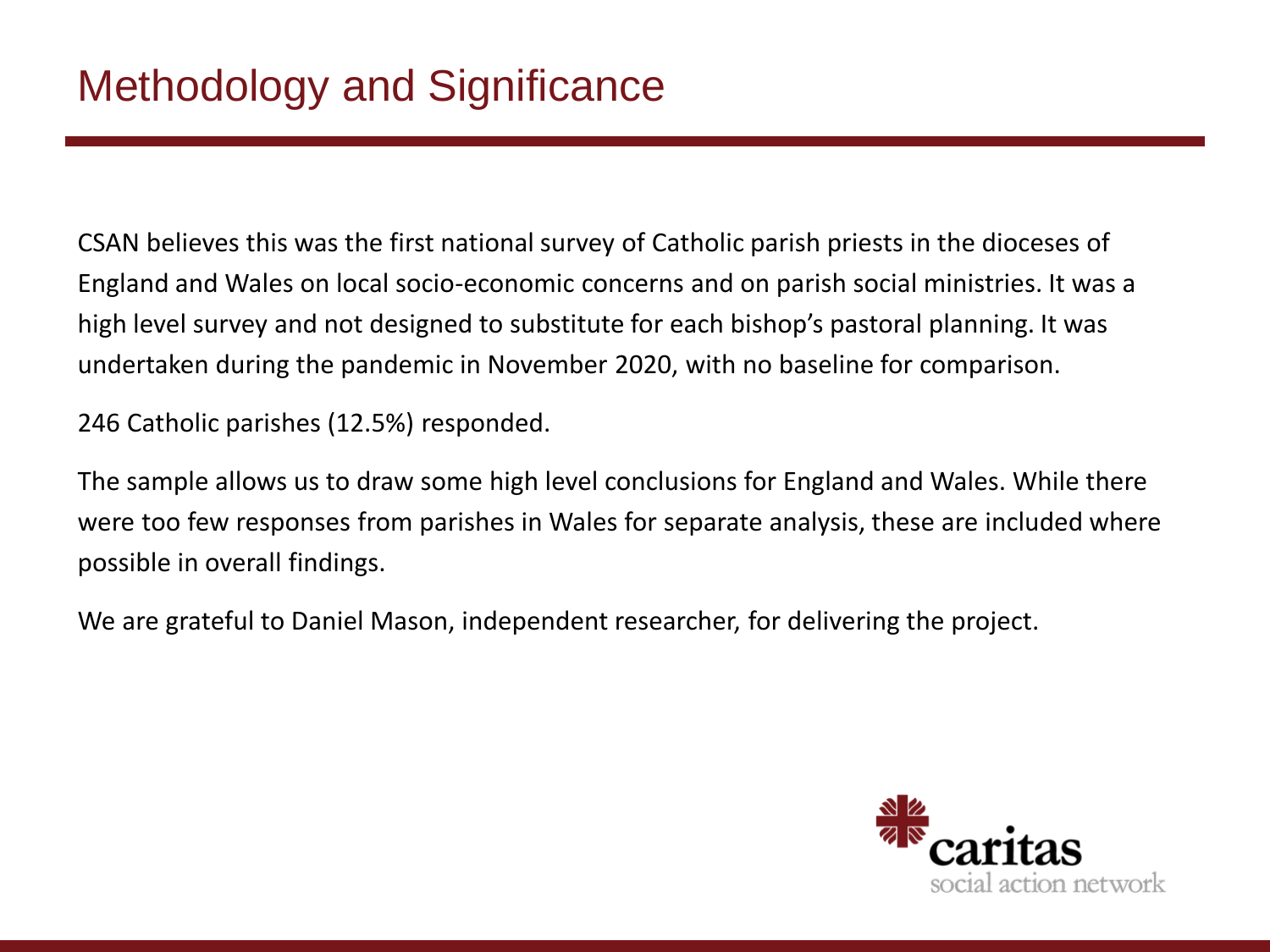# Use of the English *Index of Multiple Deprivation* (IMD)

We mapped the postal address of parish respondents (normally the presbytery) against the overall Index of Multiple Deprivation for England. The Index ranks around 35,000 small statistical areas (LSOAs) in England by their relative deprivation, based on:

- Income Deprivation (22.5%)
- Employment Deprivation (22.5%)
- Education, Skills and Training Deprivation (13.5%)
- Health Deprivation and Disability (13.5%)
- Crime (9.3%)
- Barriers to Housing and Services (9.3%)
- Living Environment Deprivation (9.3%)

LSOAs are then ranked in 'deciles': 1-10% most deprived in decile 1, 11-20% most deprived decile 2, and so on.

For some of our analyses, we compared responses from deciles 1-2 (20% most deprived, 55 responses) to deciles 9-10 (20% least deprived 36).

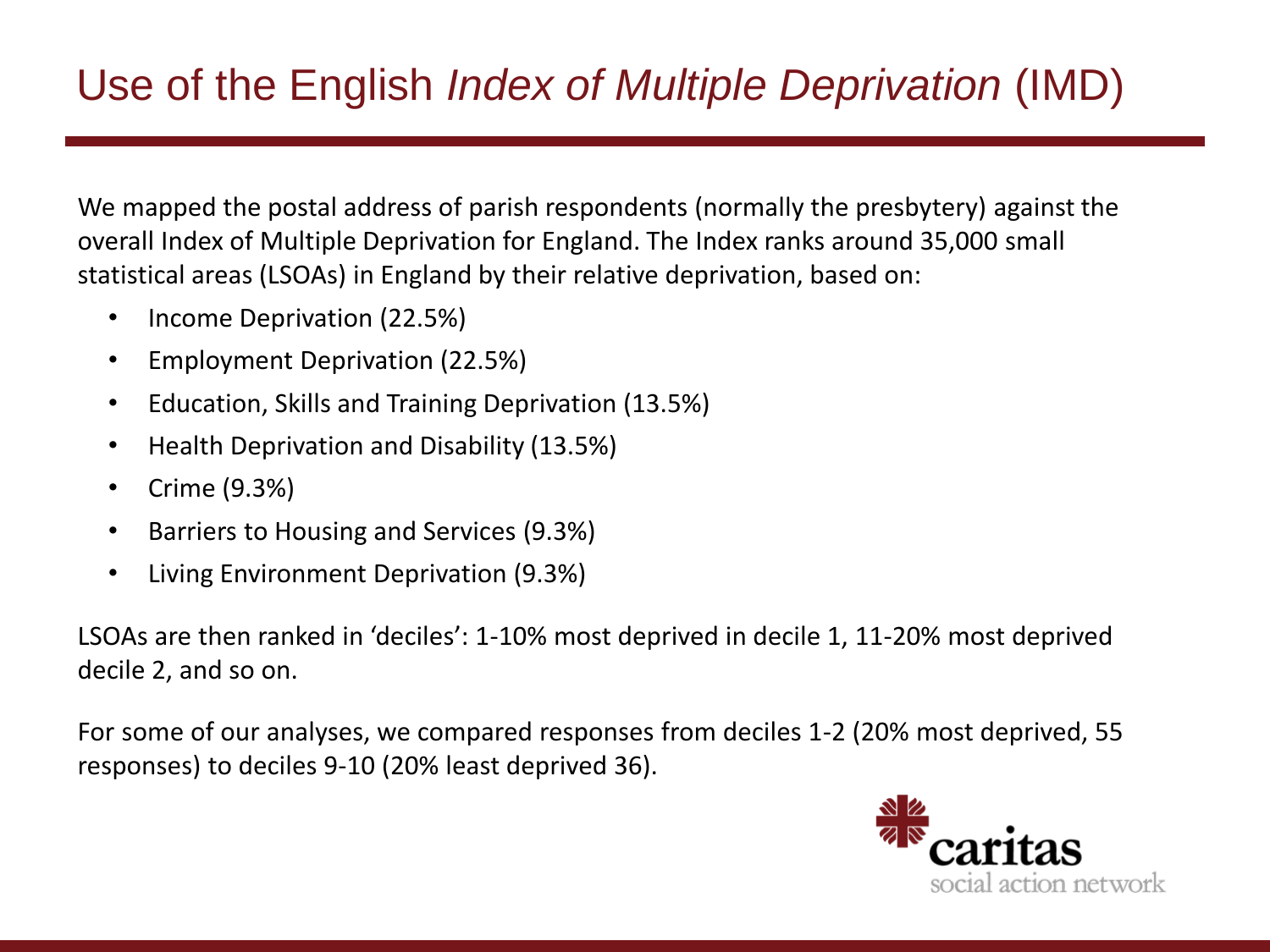Priests reported **steep increases in isolation and material destitution**  during the pandemic in 2020.

These increases were **more pronounced in areas already in relatively high poverty pre-pandemic**.

The level of parish **social ministries generally fell**.

On top of restrictions of public worship in 2020, **the core/backbone of (mainly older) parish volunteers had often not been able to continue** in parish social ministries, as a result of age, shielding and fear of infection.

When the opportunity to return to Mass had been available, **previously regular attenders and families were often not returning.**

Looking forward, while some pastors **regarded online outreach as useful**, others were **struggling to see how to re-connect** with people in practical terms, with few regarding digital options as satisfactory.

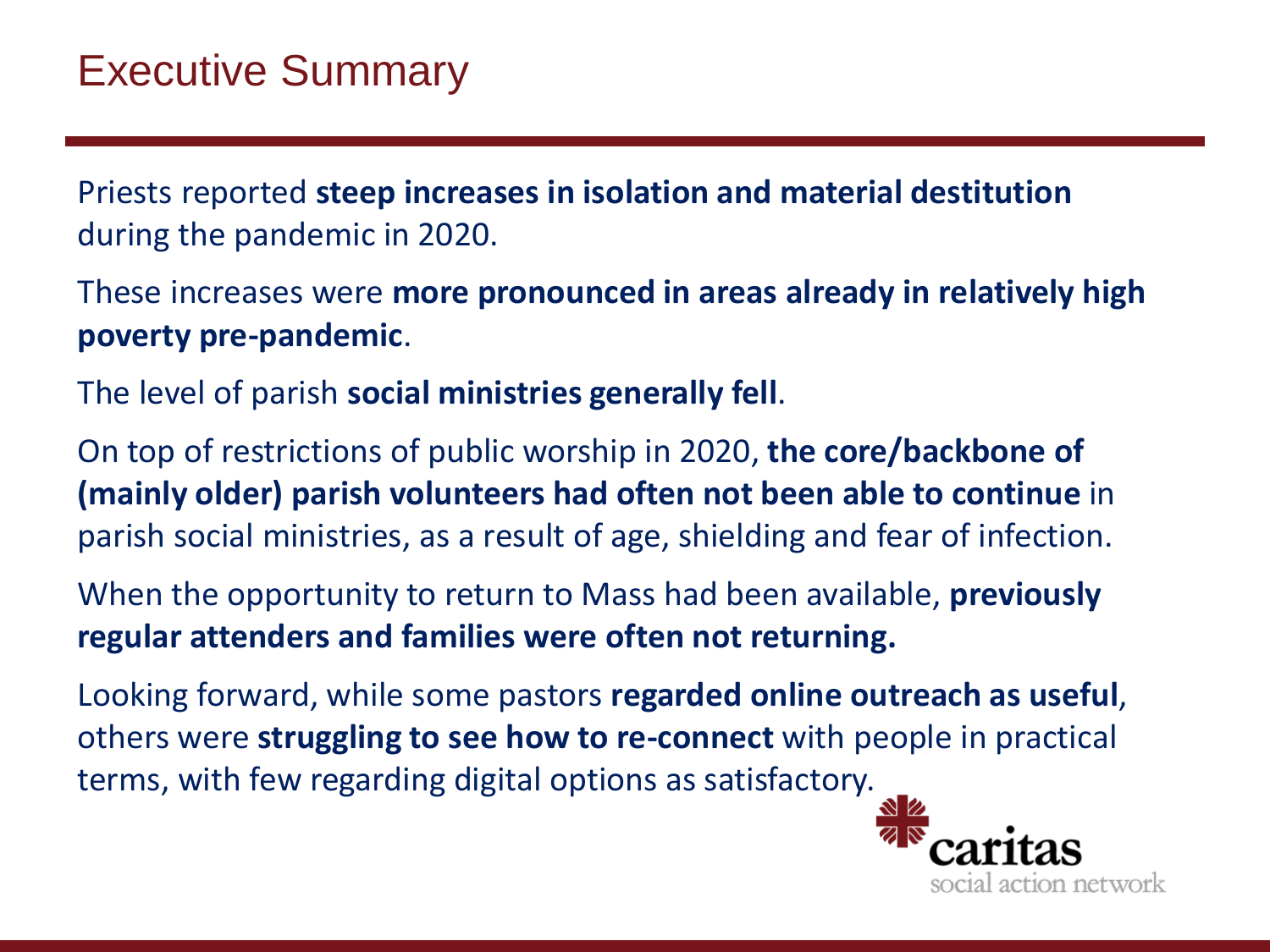#### Priests reported **steep increases in isolation and material destitution** in 2020.



#### These increases **were more pronounced in areas already in relatively high poverty** pre-pandemic.

"Most" and "Least" deprived relates to the Lower Super Output Area in which the presbytery is located, not the whole parish area. The graph shows, for example, that 89% of parishes responding from the most deprived areas reported signs of increases in low income, compared to 53% of parishes in the least deprived areas.

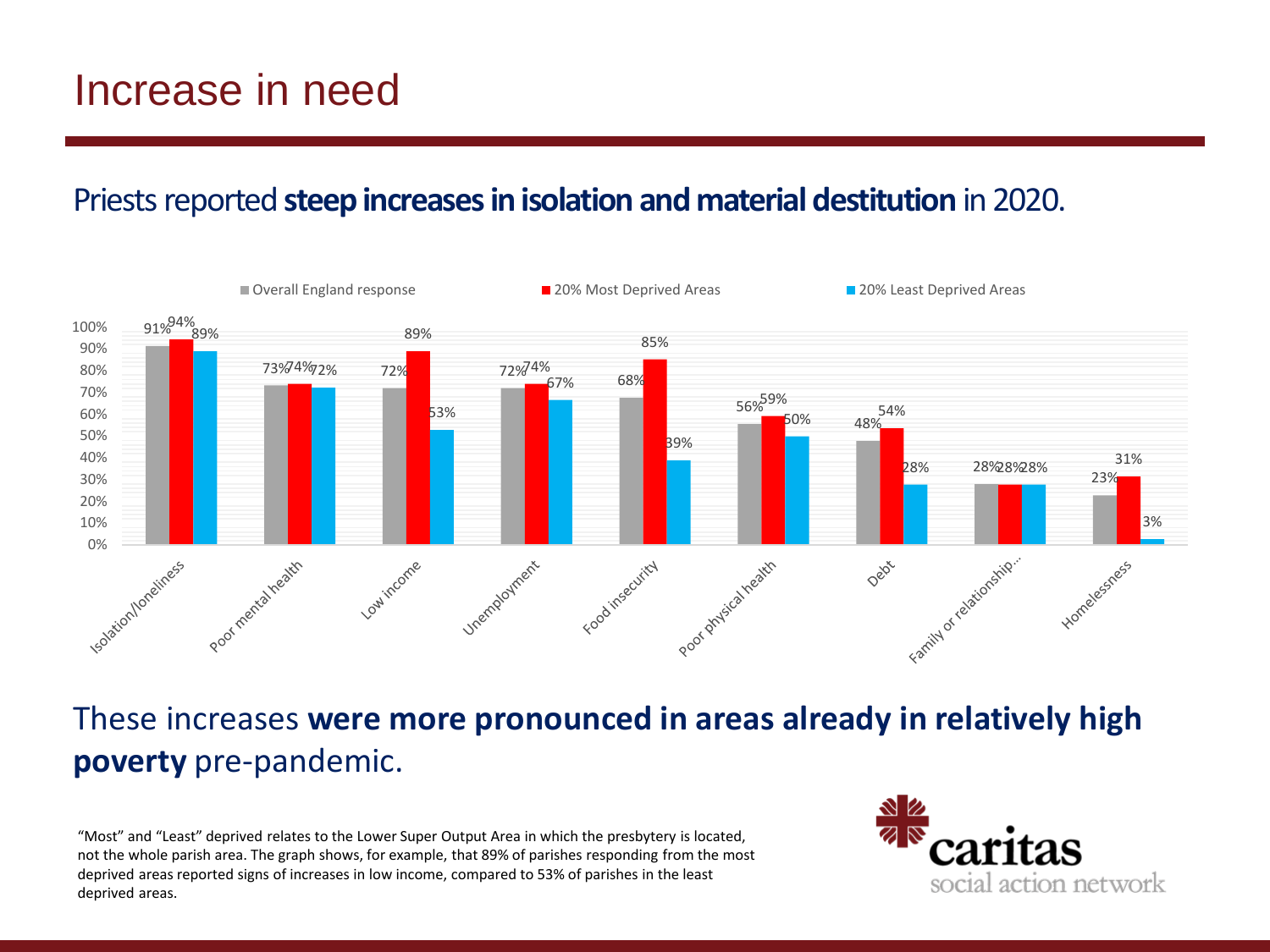### Decrease in action

#### Parish social ministries **greatly reduced** in 2020.



0% 5% 10% 15% 20% 25% 30% 35% 40% 45% 50%

78% of all respondents said they were doing 'a little' or 'a lot' less than before the pandemic

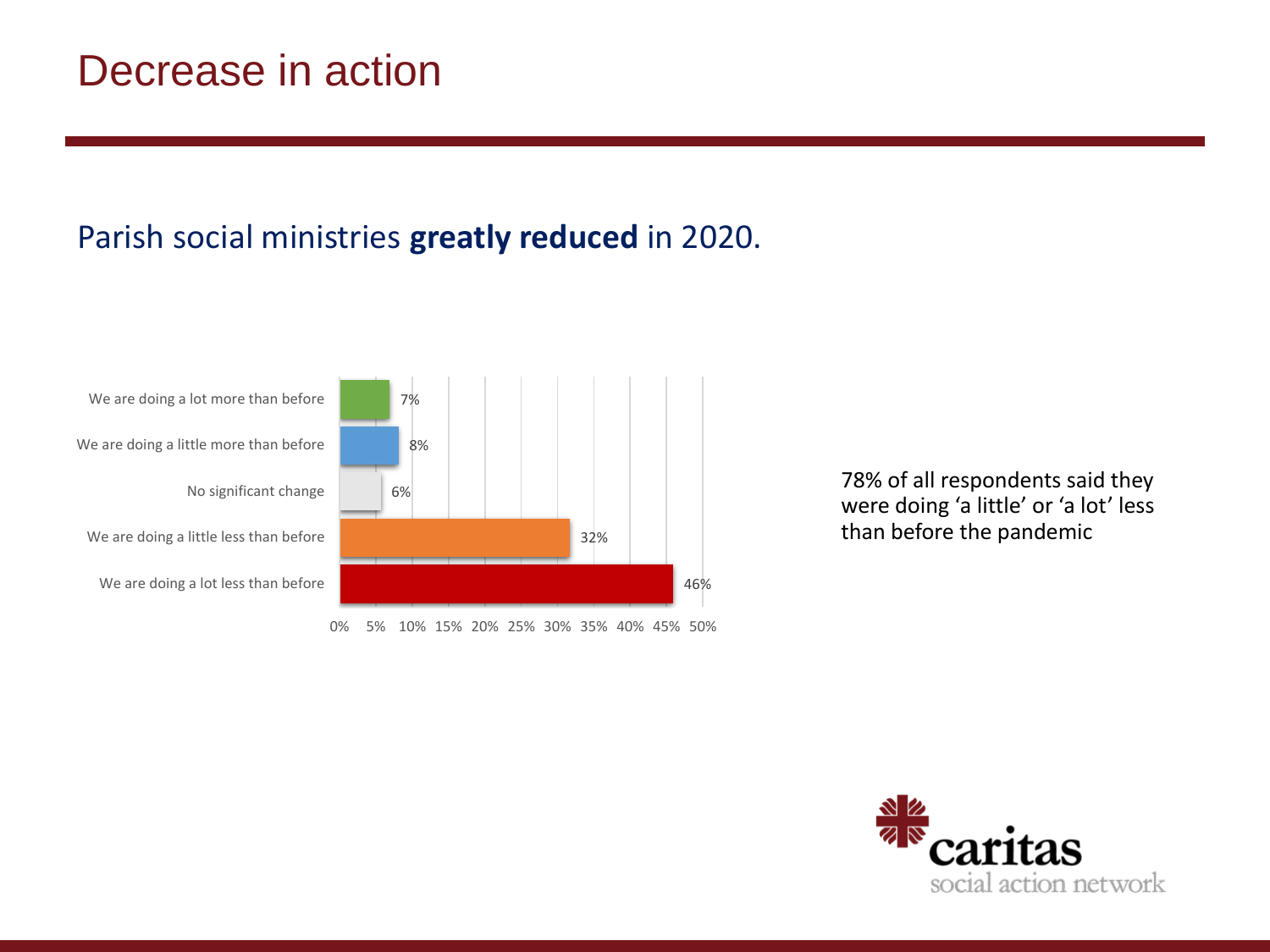Suspended activities were most likely to have been previously in person and age-segregated.



**Activities "suspended due to the pandemic"**

Given the steep increase in social isolation also reported by parishes, is there a need to put more focus on activities that cross generations?

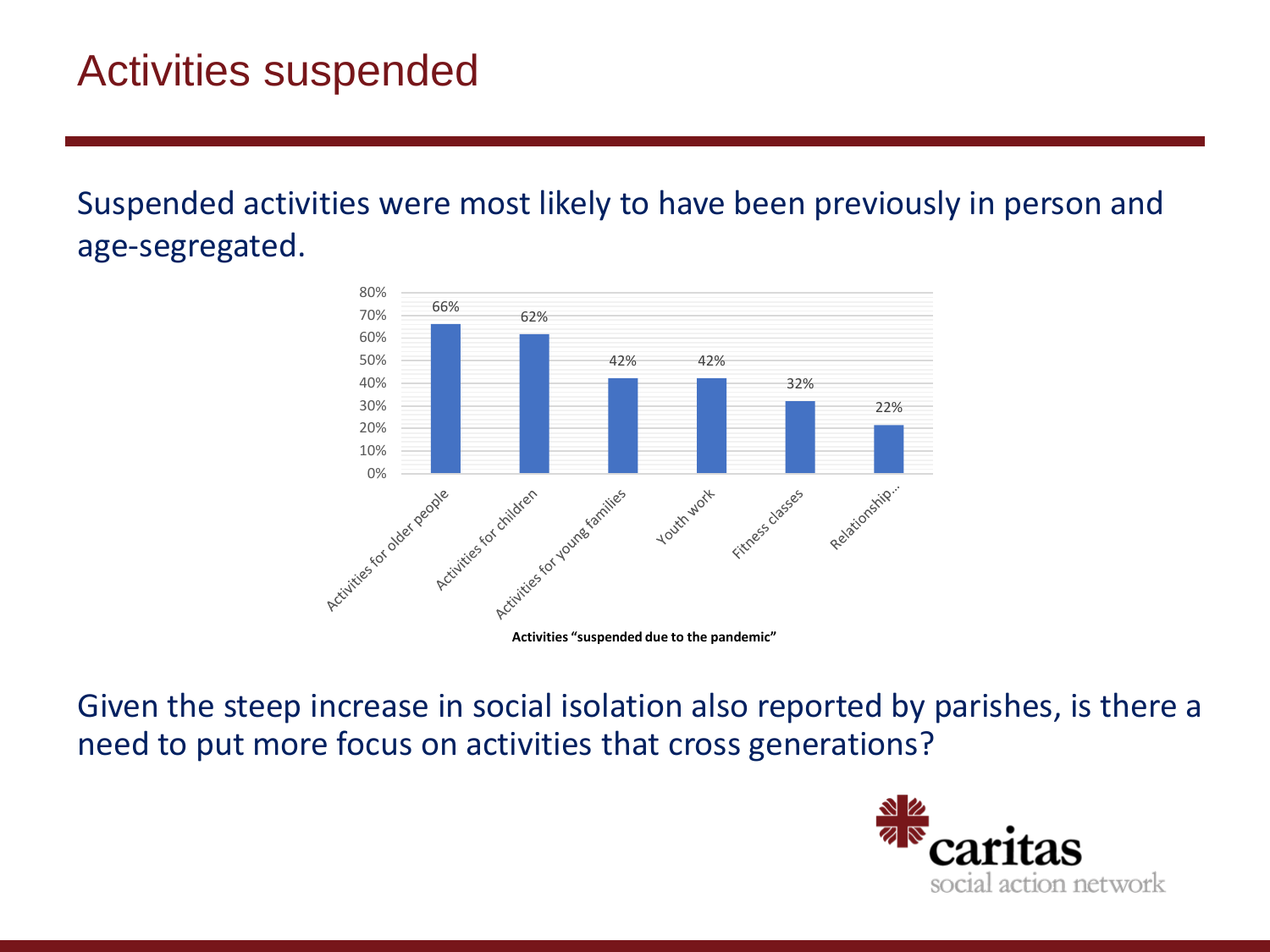# Activities continuing

Continuing activities were most likely to be immediate support – food banks, night shelters and refugee support – and activities that some groups were moving online – befriending and educational initiatives.



*"Our outreach through media platforms has been a fruit of the Pandemic lockdown"*  Response to Q6, What opportunities have opened up?

**Activities that are currently being run or supported by all parishes**

Given the steep increase in poverty reported by parishes, the current emphasis on immediate responses raises the question of how groups can best help people out of poverty for good.

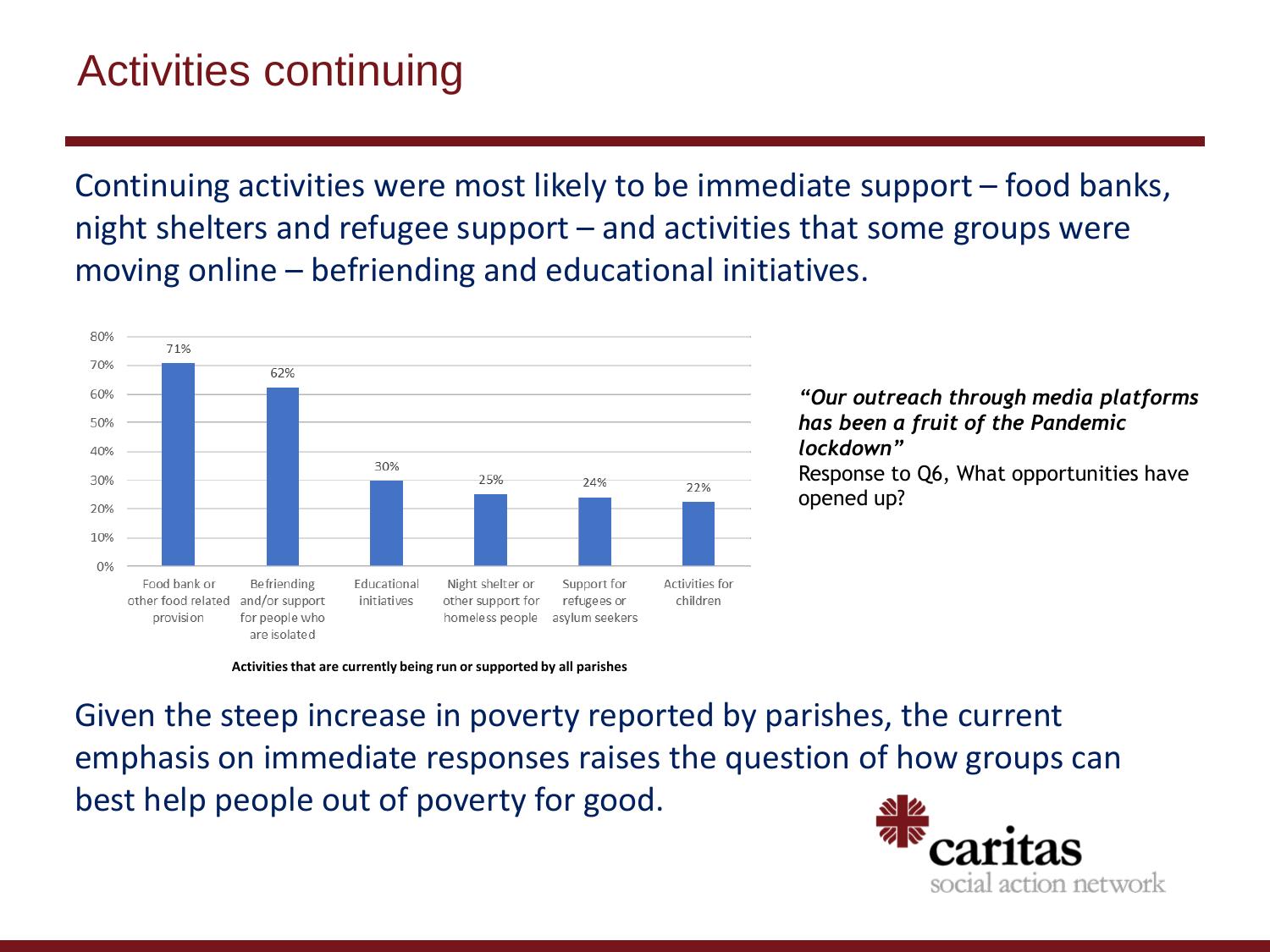# Challenges during the pandemic

#### Parishes commonly reported difficulties in adapting activities to comply with social distancing, and lacking sufficient volunteers.



There are few differences in the responses between more and less deprived areas, apart from in **lack of funding**, where **more deprived areas were almost three times as likely to say it was a challenge.**

"Most" and "Least" deprived relates to the Lower Super Output Area in which the presbytery is located, not the whole parish area.

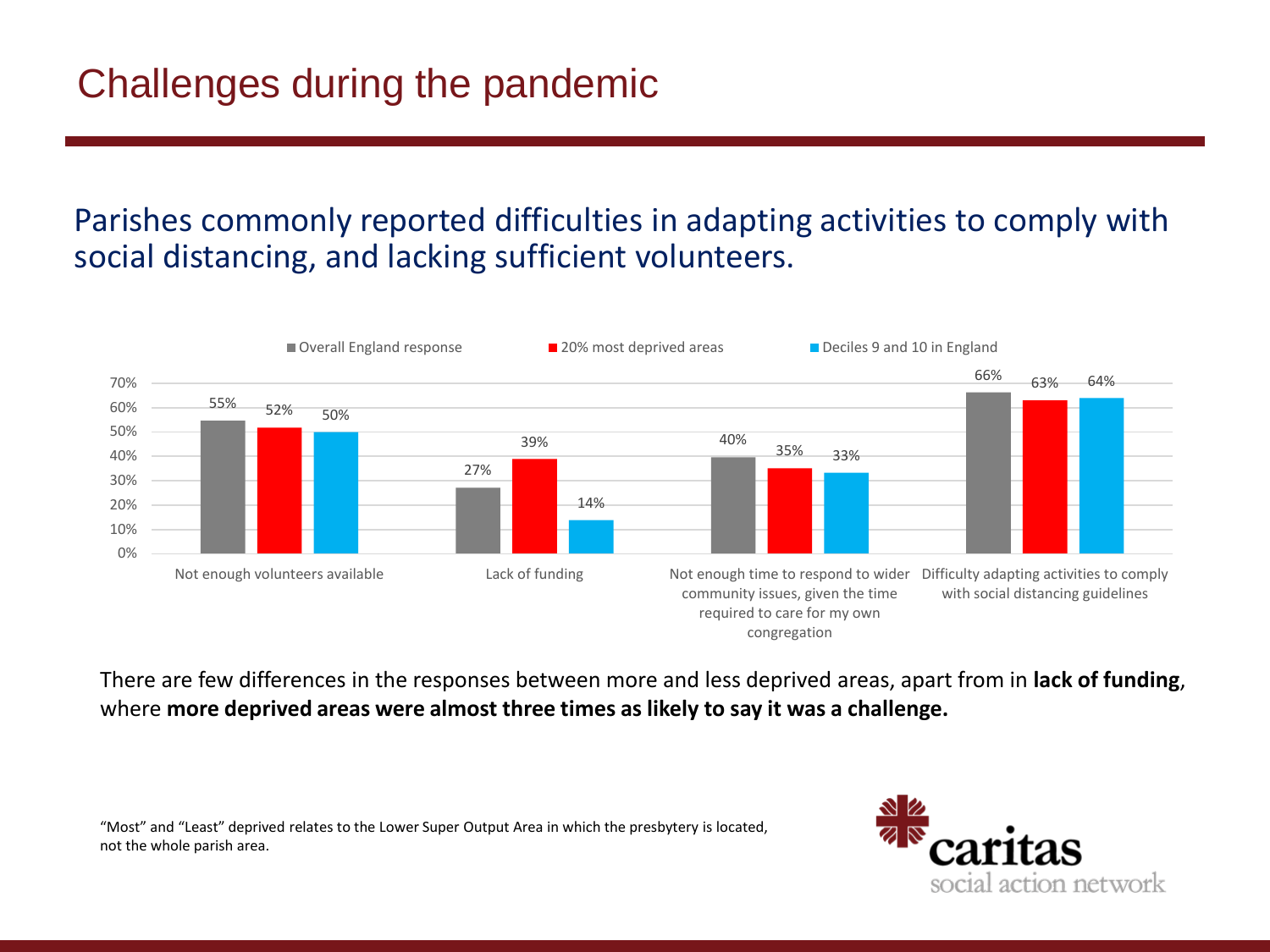# What support do parish social ministries need? 1: Connecting with (younger) parishioners

- The reported increases in isolation and finding volunteers suggest that, if older people cannot return on the same basis as before, for the foreseeable future, and they have formed the majority of parish volunteers during the week (cf. research by Bullivant), then pastoral leadership and activity organisation that enable more working age/younger volunteers to participate will become even more urgent and important.
- Based on the qualitative feedback from parishes, a key consideration for developing parish social ministries may be how to nurture encounter and mutual appreciation between people in different age groups.
- For poorer parishes seeing a steep rise in poverty, enhanced solidarity across church boundaries, i.e. redistribution or other support for poorer parishes, may become more critical for the common good.
- It was noticeable that parishes had focused on meeting immediate needs, and talked less about how, with the smaller number of volunteers, they can be effective in realising long lasting change. This may also be important for increasing external support for social action.

ial action network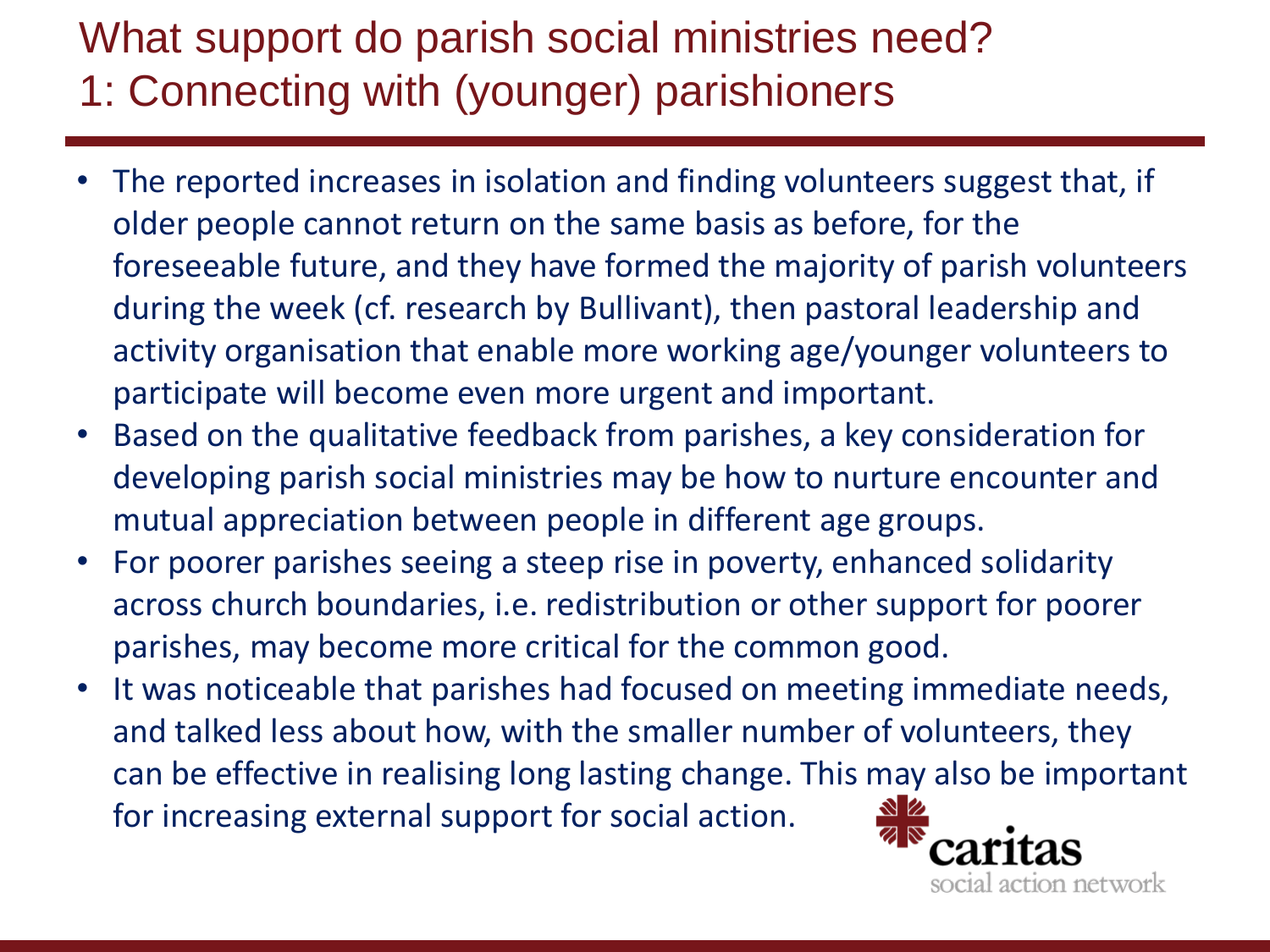# What support do parish social ministries need? 2: Tools and resources

Those parishes responding to the survey told us they most want:

- Support to improve links with others addressing local poverty, e.g. faith groups, other communities and external organisations.
- Information on what other churches are doing to address social issues.

However, 47% of Catholic parishes did not open the email inviting them to participate in this survey. We do not know how far this is attributable to furlough of administrative staff. We see a need to consider:

- Enabling easy communication with Catholic communities as places of welcome, including under lockdown, and
- How far use of electronic tools can improve connections between Catholic and other organisations, particularly in times of crisis.

**Guidance for social action in parish groups and schools is available on CSAN's website – [www.csan.org.uk/guidance](http://www.csan.org.uk/guidance)** We are bringing together more guidance where there are gaps.